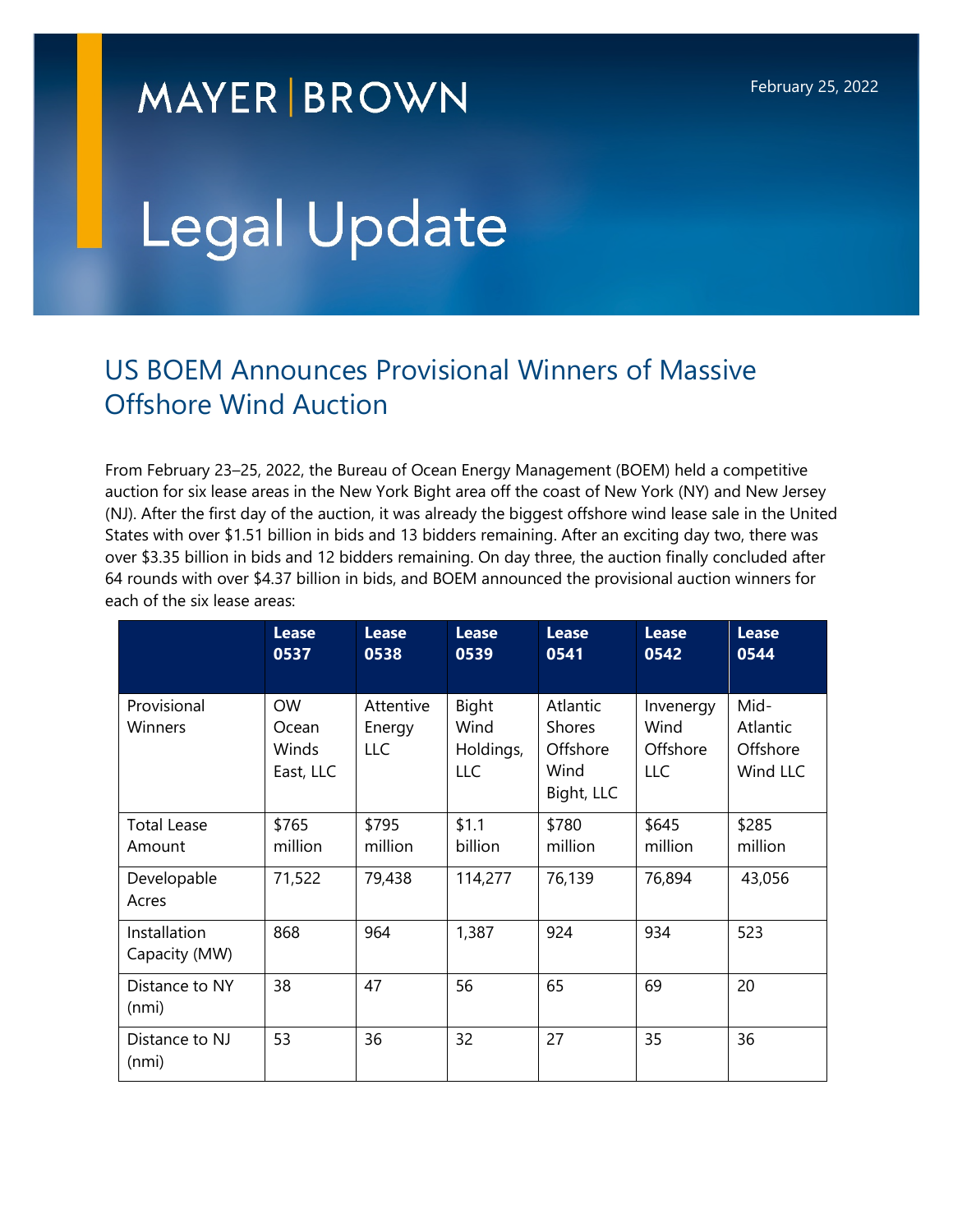

Figure 1: Map of New York Bight Lease Areas. See [ny-fsn.png \(2550×3300\) \(boem.gov\).](https://www.boem.gov/sites/default/files/images/ny-fsn.png)

Next, the US Department of Justice (DOJ) has 30 days to conduct an antitrust review of the auction. After the DOJ review is completed, BOEM will send copies of the lease to each winner with instructions on how to execute the lease. Within 10 business days of receiving the lease, the auction winners must post financial assurances, pay any outstanding balance of their bonus bid (i.e., winning monetary bid minus bid deposit), and sign and return the lease. Once BOEM has received the signed leases and verified that all other required materials have been received, BOEM will execute the leases.

#### *Related Legal Updates*

[US Offshore Wind Development: 2021 Year in Review and Looking Ahead](https://www.mayerbrown.com/en/perspectives-events/publications/2022/02/us-offshore-wind-development-2021-year-in-review-and-looking-ahead) 

[Louisiana Proposes 5 GW of Offshore Wind for Gulf of Mexico](https://www.mayerbrown.com/en/perspectives-events/publications/2022/02/louisiana-proposes-5-gw-of-offshore-wind-for-gulf-of-mexico) 

[US BOEM Announces Massive Offshore Wind Auction and Much More](https://www.mayerbrown.com/en/perspectives-events/publications/2022/01/us-boem-announces-massive-offshore-wind-auction-and-much-more)